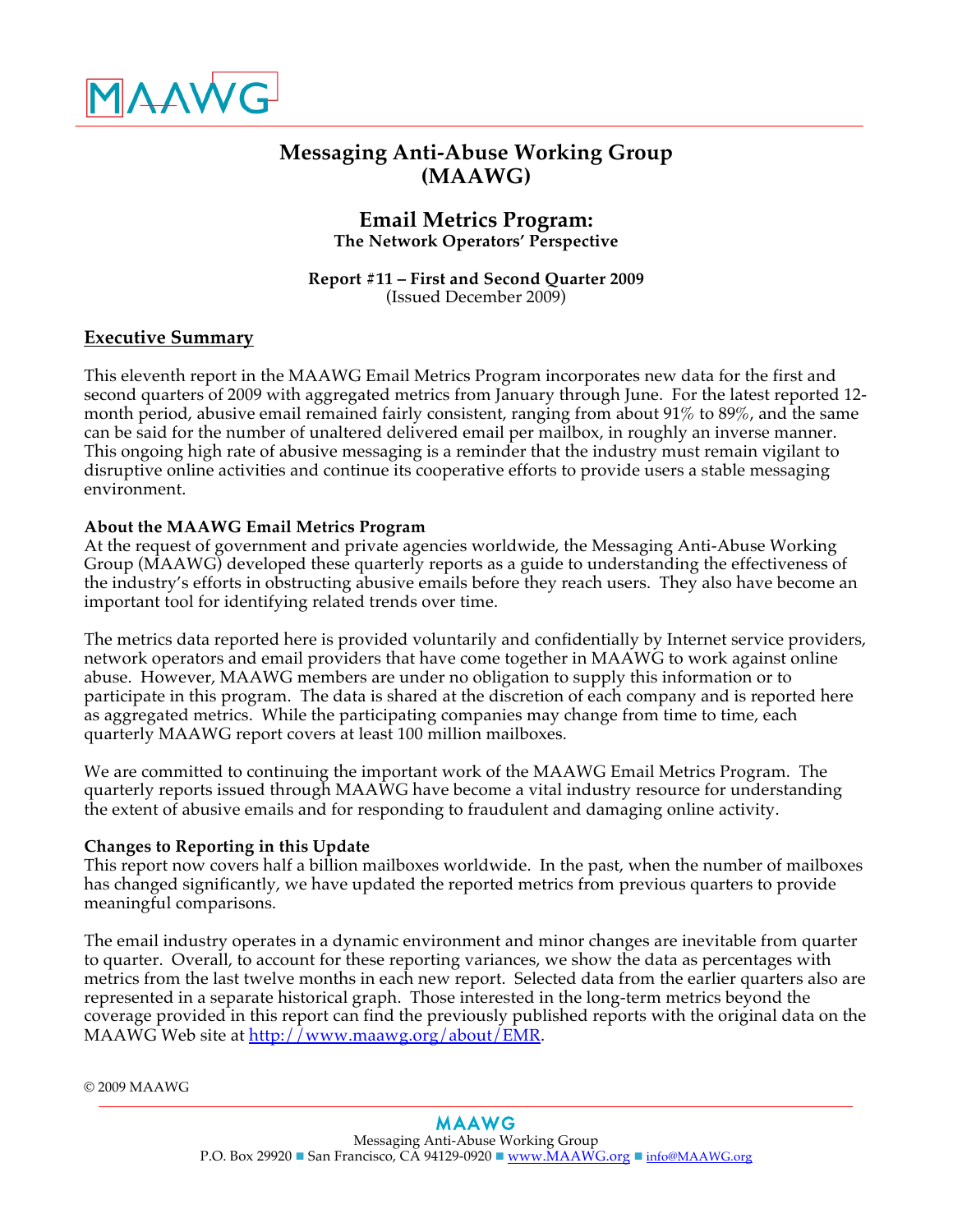## **Report #11 – 1st and 2nd Quarter 2009 Results**

The statistics reported below are compiled from confidential data provided by participating MAAWG member service operators for Q1 and Q2 2009. Previous reports have been adjusted as necessary to provide relatively comparative data.

Our reporting basis now covers more that 500 million mailboxes with 200 billion unaltered emails being delivered.

| <b>Selected Ratios</b>                                                                                 | <b>Report</b><br>#11<br><b>O2 2009</b>  | <b>Report</b><br>#11<br>O1 2009            | <b>Report</b><br>#10<br><b>Revised</b><br><b>Q4 2008</b> | <b>Report</b><br>#10<br><b>Revised</b><br><b>O3 2008</b> | <b>Report</b><br>$\#9$<br><b>O2 2008</b>    | <b>Report</b><br>#8<br><b>Q1 2008</b>       |
|--------------------------------------------------------------------------------------------------------|-----------------------------------------|--------------------------------------------|----------------------------------------------------------|----------------------------------------------------------|---------------------------------------------|---------------------------------------------|
| Dropped Connections &<br><b>Blocked/Tagged Inbound Emails</b><br>per Mailbox                           | 3603                                    | 3486                                       | 4553                                                     | 3816                                                     | 4731                                        | 3854                                        |
| Ratio of Dropped Connections &<br><b>Blocked/Tagged Inbound Emails</b><br>to Unaltered Delivered Email | 8.11<br>or<br>89.0%<br>abusive<br>email | 9.43<br>or<br>$90.4\%$<br>abusive<br>email | 12.12<br>or<br>$92.4\%$<br>abusive<br>email              | 10.65<br>or<br>$91.4\%$<br>abusive<br>email              | 11.49<br>or<br>$92.0\%$<br>abusive<br>email | 10.39<br>or<br>$91.2\%$<br>abusive<br>email |
| Number of Unaltered Delivered<br><b>Email per Mailbox</b>                                              | 444                                     | 370                                        | 376                                                      | 358                                                      | 412                                         | 371                                         |

All of the original reports are available at  $\frac{http://www.maxwg.org/about/EMR.}{}$ 

## **Observations**

It is important to understand that the metrics in the MAAWG report do not represent spam, but report the volume of email identified as "abusive." This distinction is significant because the definition of spam can vary greatly from country to country and as used in local legislation.

With the addition of this new data from the first and second quarter of 2009, the percentage of email identified as abusive has oscillated over the last year between 89% and 91%. The number of unaltered delivered email per mailbox has fluctuated in roughly the reverse manner from 10% to 8%. The fluctuation in the metrics, therefore, may be the result of service providers dealing with new schemes



introduced by abusers to escape service providers' detection methods, including the use of filters to keep abusive email from reaching users' inboxes.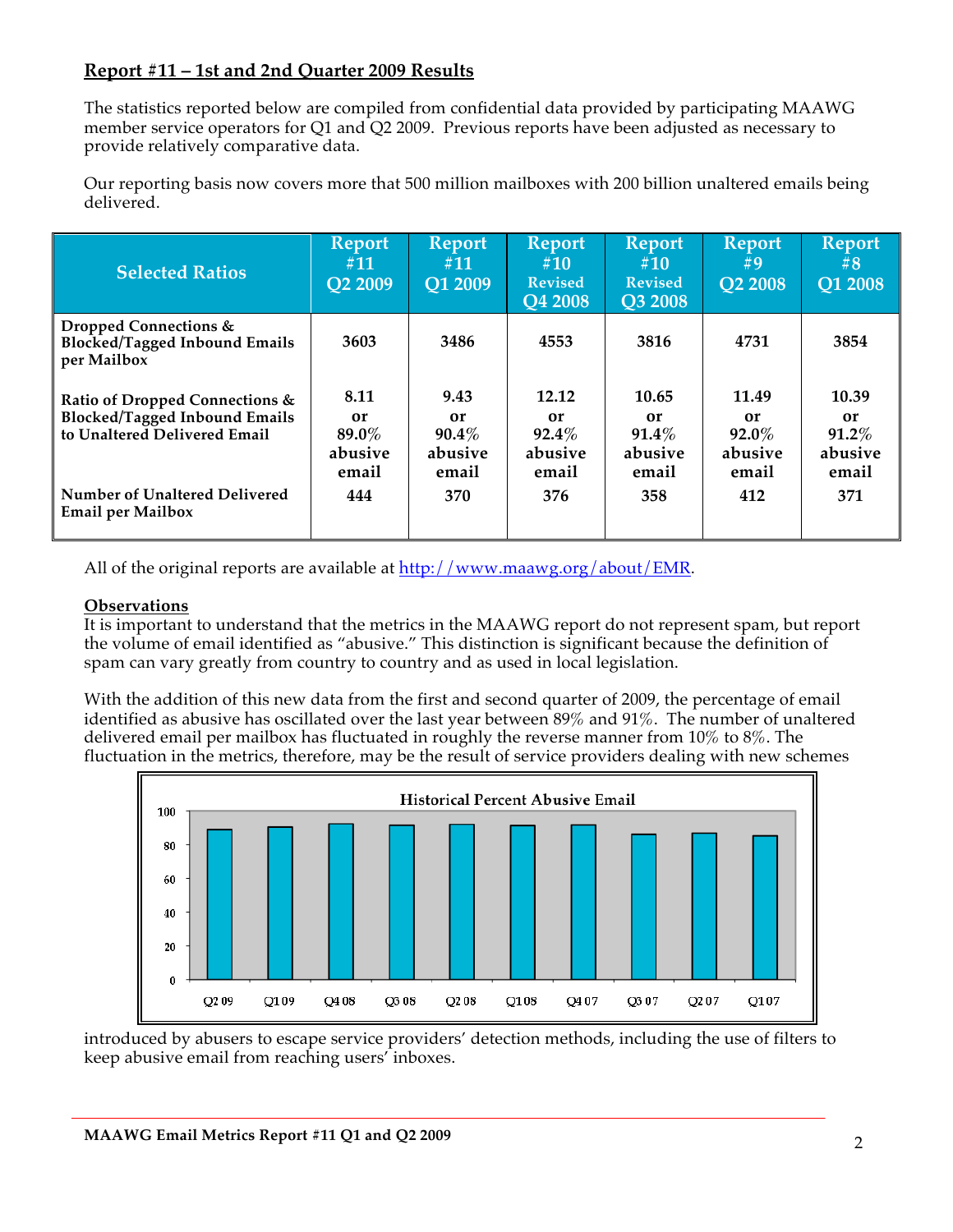The metrics continue to reflect the continuing high level of abusive email the industry works to prevent from clogging users' inboxes and the need for continued industry cooperation and diligence.

## **What is Measured?**

- **Number of Mailboxes Represented** This is the total current customer mailbox count at the end of the quarter. This metric is reported in million of mailboxes.
- **Number of Dropped Connections and Blocked/Tagged Inbound Emails** Taken together, dropped connections and blocked/tagged inbound emails are a measure of "abusive emails." The Number of Dropped Connections is the total connections dropped by using RBLs (Real Time Blacklists) and other devices. The Number of Blocked or Tagged Inbound Emails is the total number of emails blocked or tagged by a provider using commonly applied devices such as ASAV (Anti-Spam/Anti-Viral) framework, MTAs (Mail Transfer Agents) and other recipient or message based rules. The sum of three months of dropped connections and blocked or tagged inbound emails is reported in billions. In this report, one dropped connection is equivalent to one blocked or tagged inbound email.
- **Number of Unaltered Delivered Emails** This is the total number of emails that were not blocked or tagged by the network operator's anti-abuse efforts and were delivered to customers. The sum of three months of delivered emails is reported in billions.

#### **Explanatory Notes:**

 **Abusive Emails:** The one thing this report does not attempt to define is "spam." Even though a great deal of time and energy has been devoted to clarifying this term, there is no universally accepted definition. The precise definition of spam differs slightly from jurisdiction to jurisdiction in accordance with local laws. For example, in Europe and Canada, spam is based on an "opt-in" approach, whereas the United States has adopted an "opt out" approach. Nevertheless, most would agree that "spam" can be defined as electronic communications that likely are not wanted or expected by the recipient.

What is more, in working to reduce spam, the industry has become increasingly focused on the behavior of the sender instead of only looking at the form or content of a message. In this report, therefore, we measure "abusive email," which we believe to be a more accurate term. Abusive emails are communications that seek to exploit the end user.

- **False Positives:** Given the massive volumes of email that transverse the networks everyday, one of the challenges facing ISPs and network operators is how to differentiate between abusive, unwanted emails and legitimate messages sent to a large number of recipients. A "false positive" is the term generally used to describe legitimate messages that have been blocked or tagged by a spam filter or other mechanisms intended to stop abusive email. The issues that arise in the context of accurately defining and accounting for false positives are similar to those associated with defining spam. Therefore, this report does not attempt to account for any "false positives," leaving that assessment to others.
- **ISP and Network Operator Data:** As noted above, this aggregated data has been obtained exclusively from ISPs, network operators and email providers who are members of MAAWG. It does not include information generated separately by anti-abuse solution providers or vendors.
- **Minimum Number of Mailboxes:** This email metrics program is based on a minimum threshold of 100 million mailboxes, as we believe this number is statistically significant.
- **Dropped Connections:** A dropped connection occurs before the number of recipients or emails is known. It is therefore impossible to determine how many abusive emails per dropped connection were prevented from entering the network. Moreover, when a connection is prohibited, i.e. "null routed," there is no connection to count and so these are not factored in the number of reported